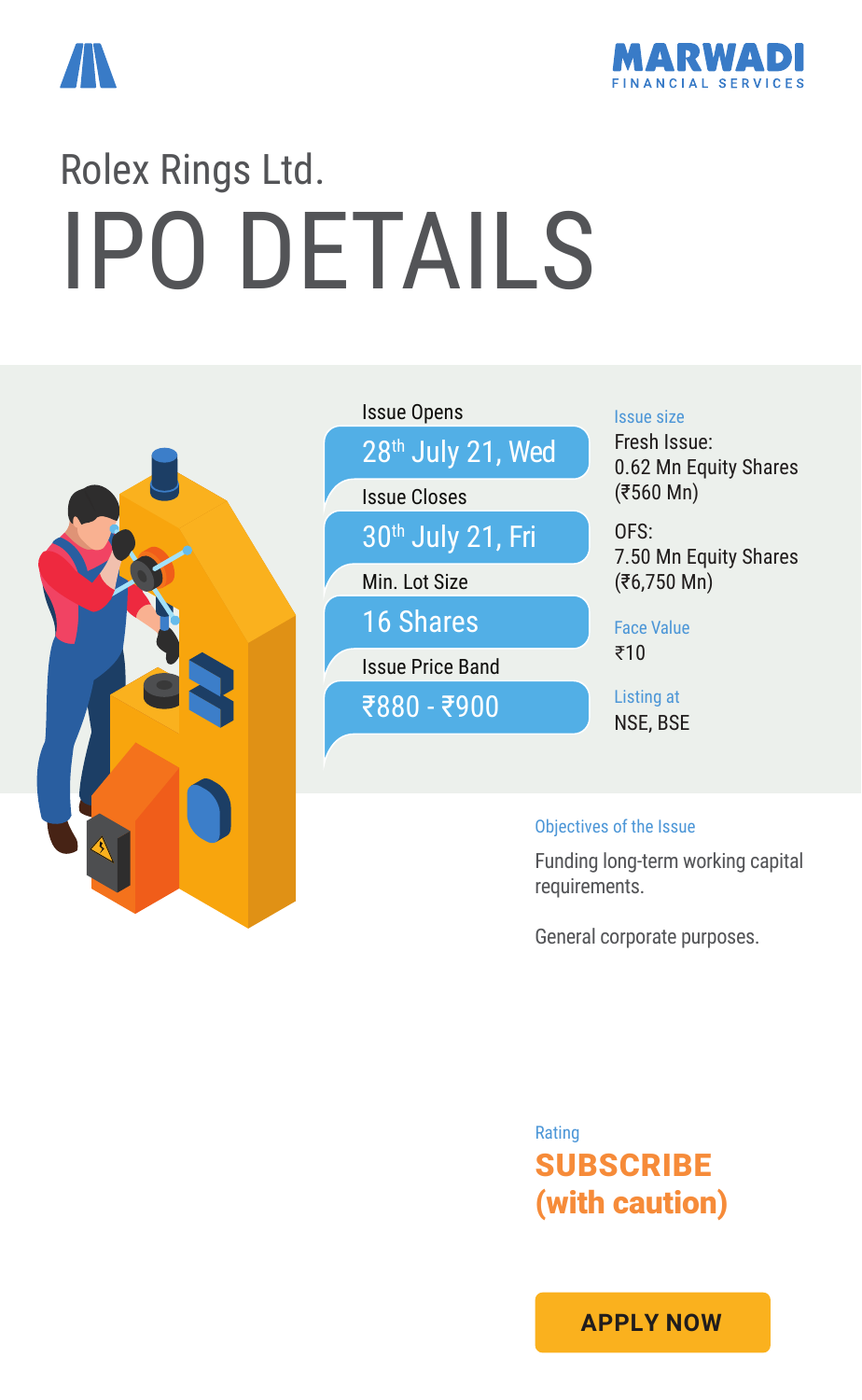



#### Rolex Rings Ltd. Company **Overview**

Rolex Rings Ltd. manufactures hot rolled forged & machine bearing rings and automotive components that are used across vehicle segments (including 2-wheelers, passenger vehicles, commercial vehicles, off-highway vehicles, electric vehicles) and other segments namely industrial machinery, wind turbines and railways.





#### Supply Network

The company supplied bearing rings & automotive components to over 60 customers in 17 countries, primarily located in India, US & in European countries such as Germany, France, Italy, and Czech Republic, & Thailand.



### Company's Facilities

The company has 3 manufacturing units in Rajkot. They are among the top five forging companies in India in terms of installed capacity.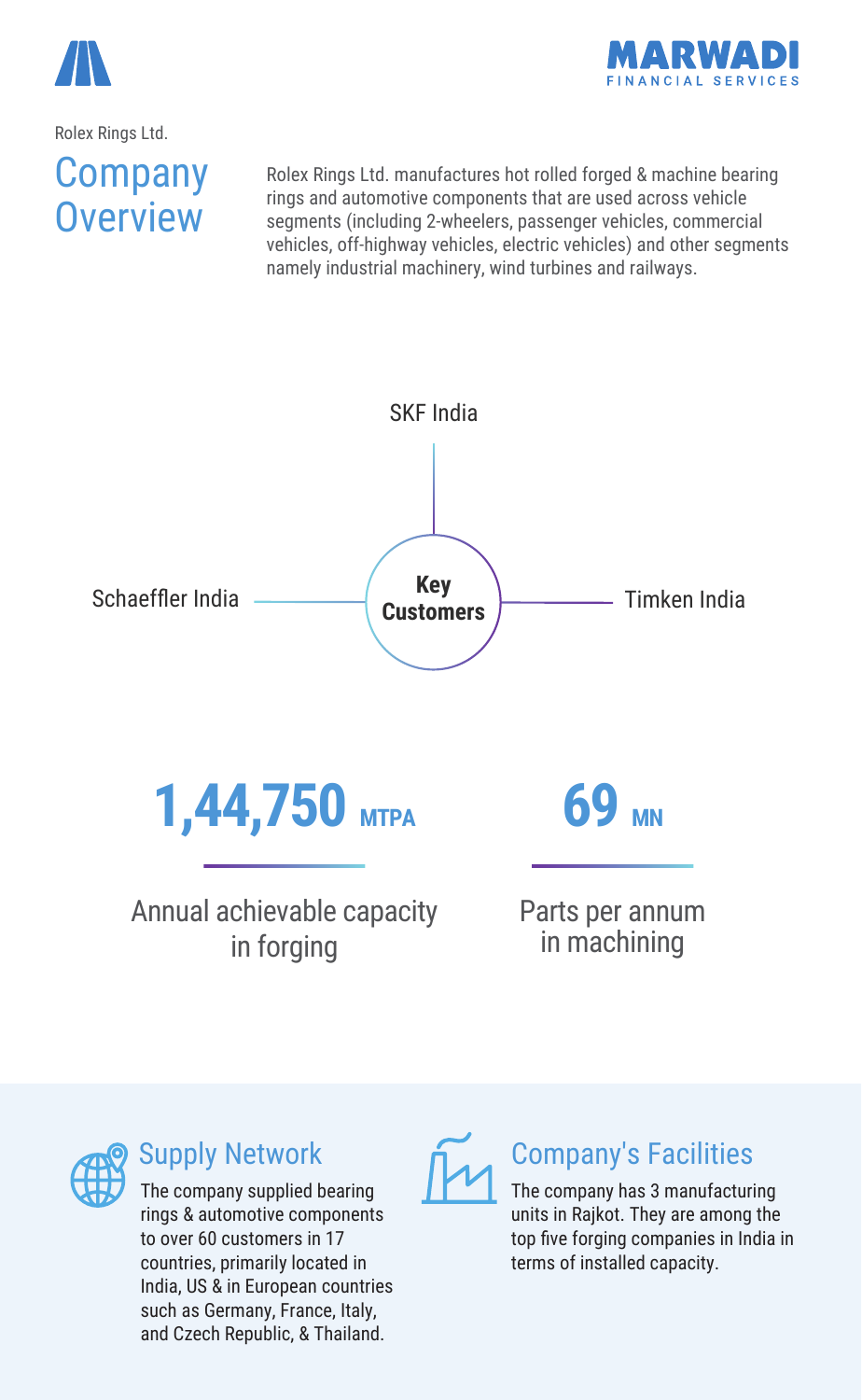



#### Rolex Rings Ltd.

## QIB: 50% ₹3,655 Mn NIB: 15% ₹1,097 Mn RETAIL: 35% ₹2,559 Mn 59% Promoters & Promoter's Group Pre-Issue 41% Public Post-Issue 58% Promoters & Promoter's Group 42% Public **Issue Details Shareholding Pattern Capital Structure** (in ₹) **Issue Break-Up 350 Mn 266 Mn 272 Mn**

Authorised Equity Share Capital

Paid-Up Capital (Pre-Offer)

Paid-Up Capital (Post-Offer)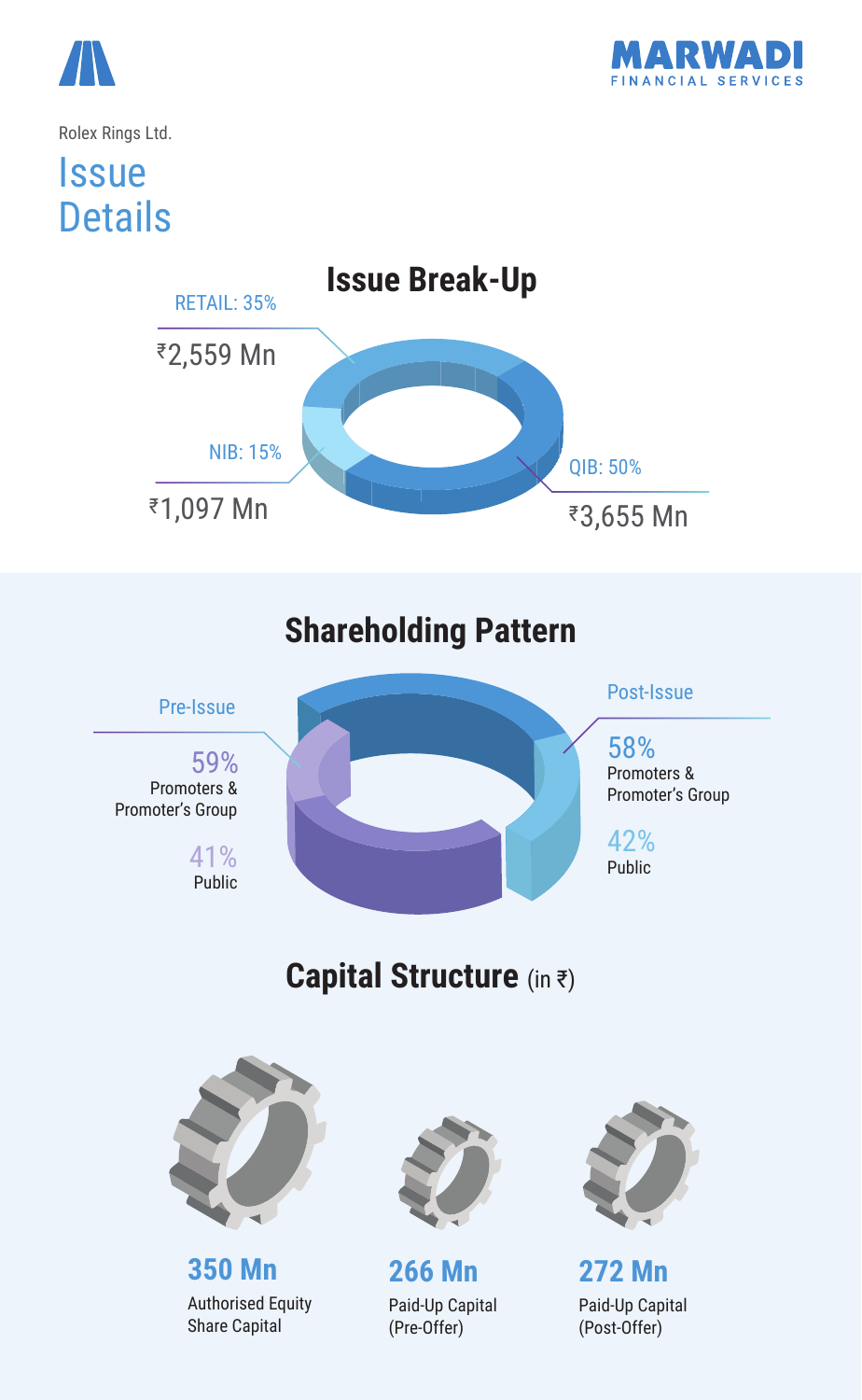



#### Rolex Rings Ltd. Valuations and Peer Comparison

Market Cap **₹24,510 Mn**



### **Financial Snapshot** (in Mn ₹)